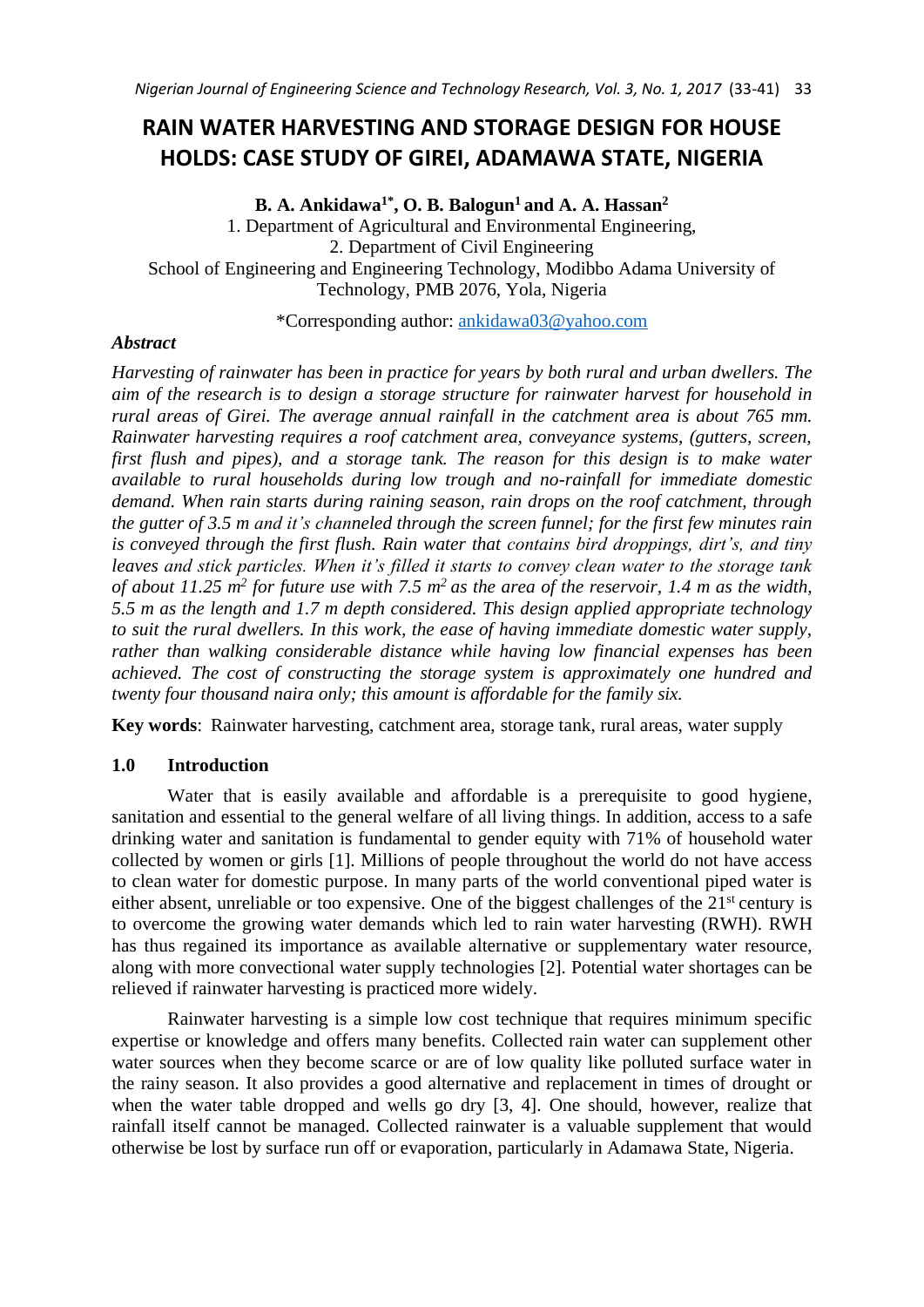During the past years, rainwater harvesting has been re-introduced by local organizations as an option for increasing access to water in currently underserved areas (rural and urban). Unfortunately decision makers, planners, engineers and builders often overlook this action. The reason that RWH is rarely considered is often simply and due to lack of proper information on feasibility on both technical and otherwise [5]. During the past decades the technology has, however, quickly regained popularity as users realize the benefits of a relatively clean, reliable and affordable water source at home. In many areas, RWH has been practiced locally as part of the integrated water supply, where water supply is unreliable , or where local water sources dry up for a part of the year season. But rainwater harvesting can also be introduced as the sole source as it is flexible and adaptable to a very wide variety of conditions.

In Africa, rainwater harvesting projects have increased in recent years due to the increased number of polluted or dried out bore holes and wells or neglected water supplies in rural communities [6]. In Kenya, several rainwater harvesting projects have been established by the United Nation and the Catholic diocese. However, according to [7] the growing aridity and unpredictable climate in South Africa makes rainwater unsuitable; therefore only 1% of domestic water is supplied through rainwater harvesting.

Due to problems of both ground and surface waters, and the overall increased demand for water resources due to population growth of the study area, the communities in the area are approaching the limits of their traditional water resources. Therefore they have to turn to alternative or supplementary water resource. The problem situation becomes significant because solutions to them will in no small measure relieve people of the drudgery associated with collecting water from distant sources. Therefore, an examination of these problems will certainly help the people in knowing the amount of rainwater to be collected for use during dry season.

Adamawa State is blessed with rainfalls that vary from 765 mm per annum in the Northern parts to 2000 mm in the Southern parts [8]. Despite the high rainfall, water supply is still not enough in all the Urban and rural areas [8]. The aim of this project is to determine an appropriate rainwater harvesting system for domestic use in Girei Local Government Area of Adamawa State, Nigeria.

#### **2.0 The Study Area**

The research area Girei, falls in the tropical climate of the country. It falls between (Latitude  $9^{\circ}$  20' to  $9^{\circ}$  27'N and longitude  $12^{\circ}$  23' to  $12^{\circ}$  27'E) as shown in Figure 1. It has monthly mean sunshine of about 220 hours from January to April, but decrease to a mean value of 207 hours between May and September due to increasing cloud covers. The mean sunshine hours increases again to about 255 for a period between October and December. The average sunshine hours for the year stand at about 2750 hours approximately [9]. Upper Benue Valley has a tropical climate characterized by two distinct seasons. The two seasons are influenced by the inter tropical convergence zone (ITCZ). The movement of the ITCZ either to the north or South determines the occurrence of the rainy and dry seasons. Rainfall in upper Benue Valley starts from March and ends in October which implies that rainfall in Upper Benue lasts for eight months with peak rainfall in August and September; while March, April and October has low rainfall data [9]. The minimum rainfall experienced is 671.4 mm, while the maximum total rainfall data is 1,055.9 mm.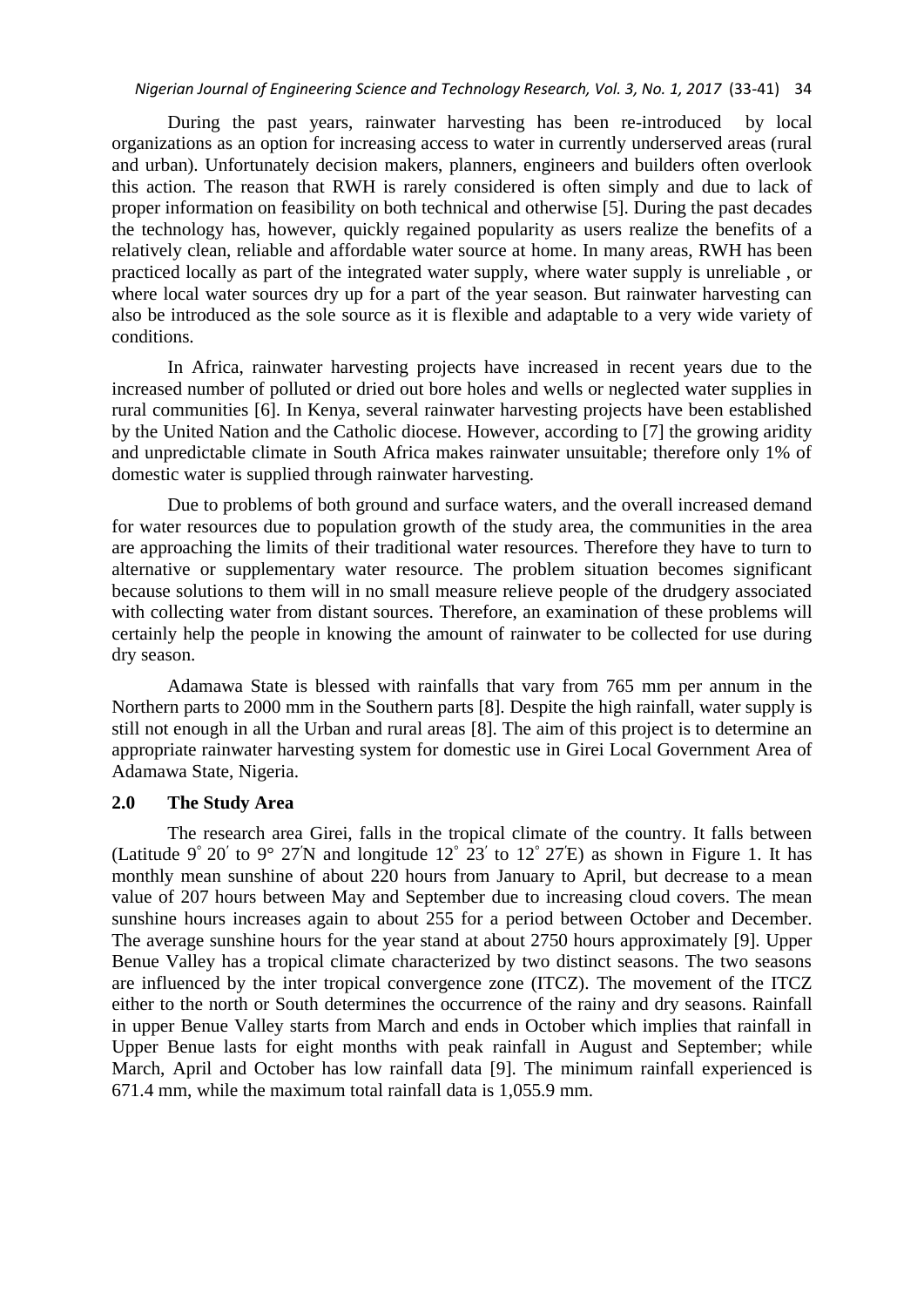





## **2.1 Rainfall variability in the study area**

Figure 2 shows the total annual rainfall distribution over the research area. The wet period occurs from May to September with over 700 mm rainfall. The peak is usually recorded during the July – September period. The dry period occurs from November to April. The total annual precipitation of the area is on average 602 mm (taken over the period 2000 to 2015). The higher rainfall rate is observed between June and October each year; while the rest of the months are virtually dry (November to May). This will result in understanding the amount of water to be harvested in the research area.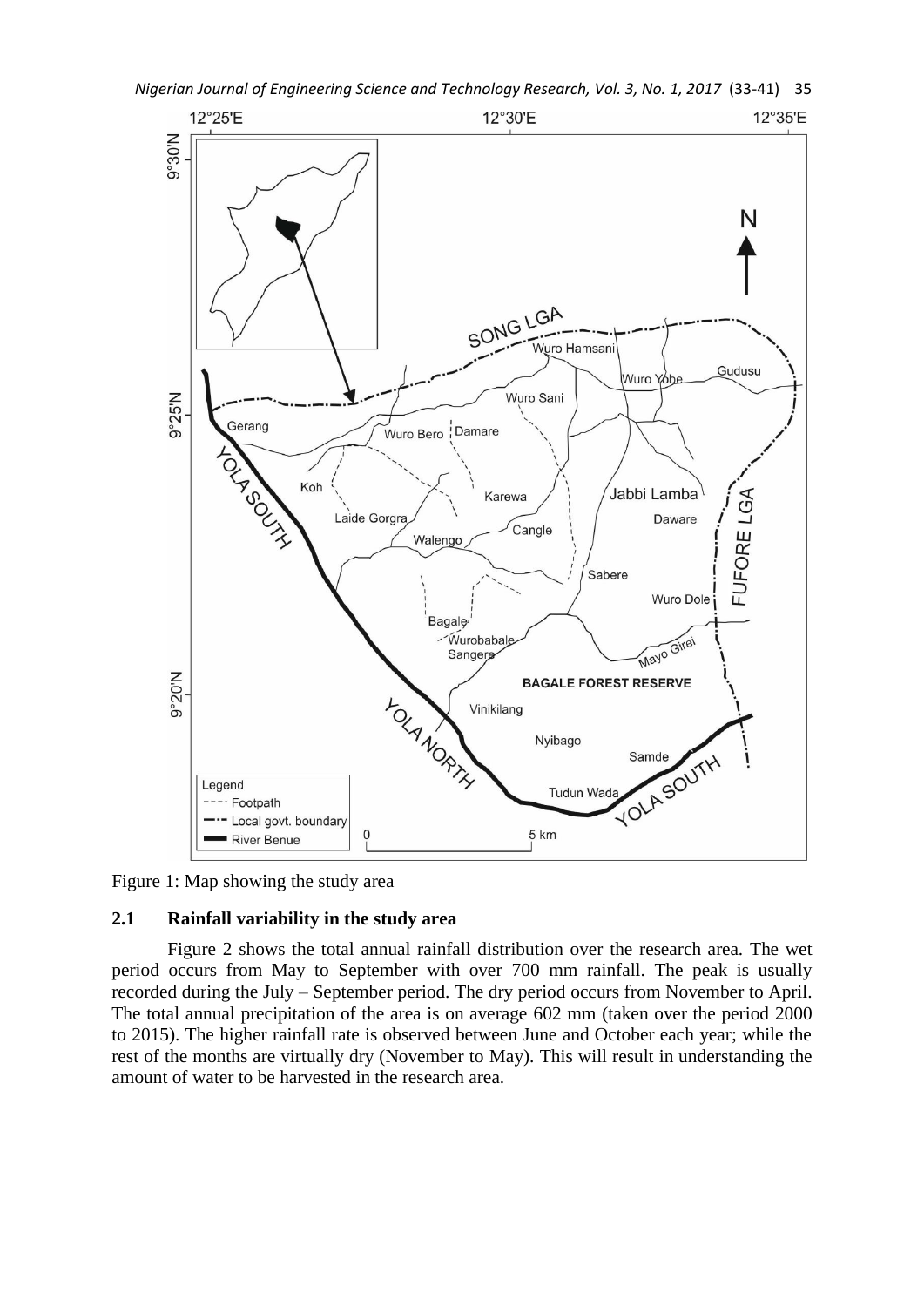

Figure 2: Rainfall variability for the period 2000 to 2015 in the research area

The variability of the precipitation over the research area shows that the rainfall is decreasing over the years, however, the variation is negligible with the  $R^2$  of 0.33. Similar climate variability was assessed by [10, 11] on the River Benue Basin, north eastern Nigeria, they observed similar pattern.

#### **3.0 Material and Methods**

The methods adopted in this research includes field measurement of roof catchment areas of houses, household interviews using a pre designed questionnaire, data analysis of past rainfall data and roof catchment design of the study area from Physical Planning Unit of the Modibbo Adama University of Technology (MAUTECH), Yola.

A study of water resources and storage practices was carried out at Girei local government area, to determine the sources of water and to assess the existing rainwater harvesting as well as water storage practices and information on quality and quantity of rainwater stored. A total of fifty households were randomly sampled, and responses to questions on a variety of issues included socio economic data, water collection and storage practices, rainwater harvesting and health related issues. Sixteen years (2000-2016) rainfall data for Girei in the tropical district was collected from the Geography Department of MAUTECH, Yola and analyzed.

Two basic sources of data collection used in this study, included the primary and secondary sources. The primary sources of data comprise of information collected from the people by means of administered questionnaires and oral interviews, where necessary. In this case, the people where consulted in the evenings because at such time, they would willingly provide answers to the questionnaires. In view of the fact that some of these people are illiterates, each of the questionnaires was interpreted to each person in the language he/she understood.

The secondary source of data included all relevant information concerning the study area that is in printed form. These include rainfall data, location map of the area and roof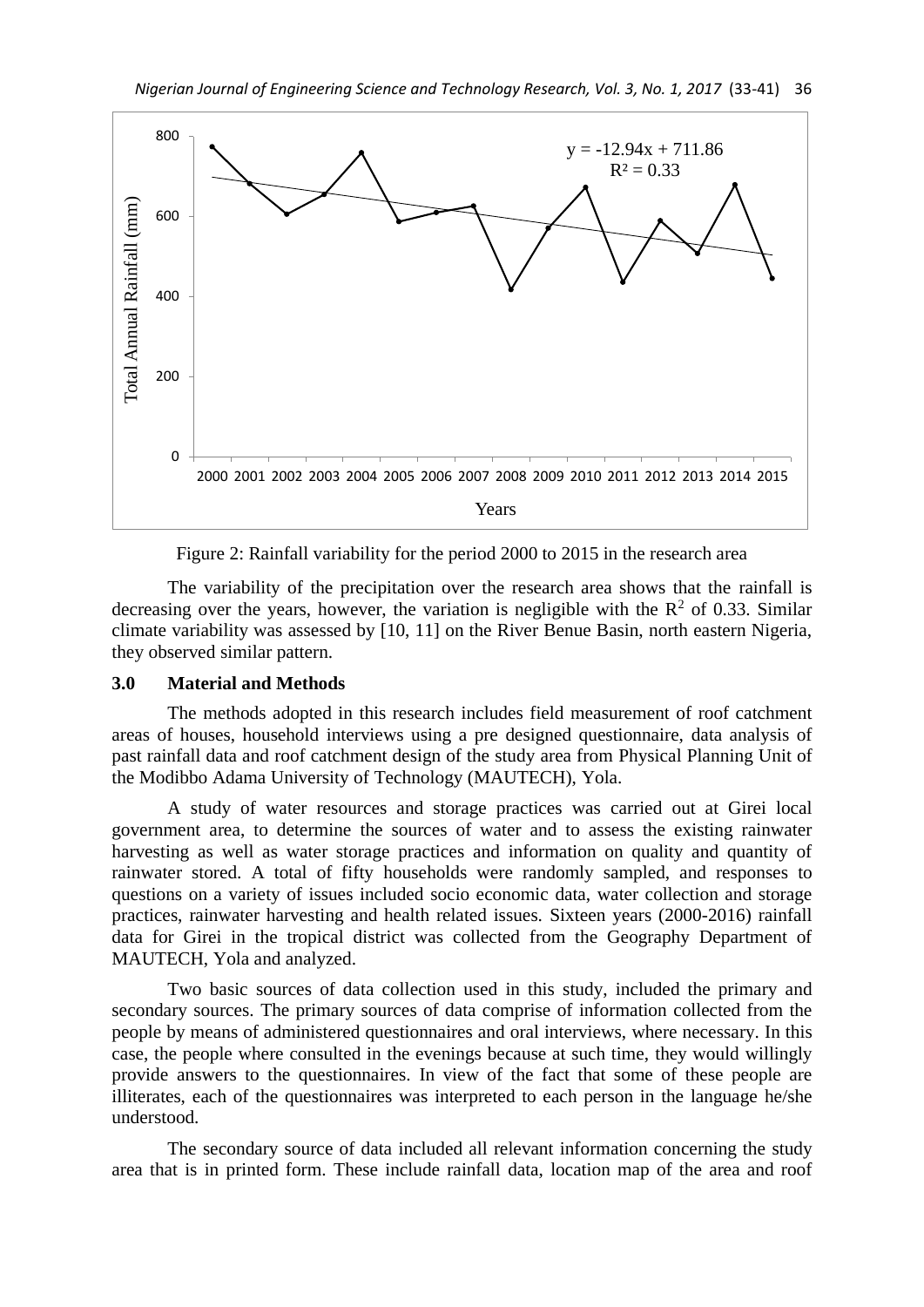catchment design. Table 1 provided the calculation for the sufficient storage capacity to carry a household through extended period of low rainfall.





### **3.1 Reservoir Design**

From reservoir design storage capacity shown in Table 1. Annual water needed for a family of six is 45,000 gallons estimated as 11,250 gallons required. The volume of the reservoir computed as 11.25 m<sup>3</sup>. The reservoir area was estimated to be 7.5 m<sup>2</sup>. Reservoir length was estimated as 5.48 m. the reservoir depth was computed as 1.7 m. therefore, the Dimension = Length x Width x Depth =  $5.5 \times 1.4 \times 1.7 = 13.09 \text{ m}^3$ .

### **4.0 Results**

If the motive power to drive the fluid through the pipe is available free, for instance when the pressure is let down from one vessel to another or if there is sufficient head for gravity flow, the smallest pipe diameter that gives the required flow rate would normally be used. However, if the fluid has to be pumped through the pipe, the size should be selected to give the least annual operating cost. Standard typical pipe velocities and allowable pressure drops were used to estimate pipe sizes [13, 14, 15].

The height of the building (from the gutter to the ground) =  $3 \text{ m} = 3000 \text{ mm}$ , while gutters and downpipe slopes towards the inflow, was calculated for the gutters using a 0.3% slope as the minimum requirement at 3 mm per meter.

A gutter length of 7.0 mm was added to the slope down pipe of 57 mm. Adding 15 mm for the distance from the gable wall to the reservoir inflow, resulting in 75 mm for the imprecise workmanship, measuring gutter etc. we arrived at a total of 100 mm.

Deducting from the height  $(3000-100 = 2900 \text{ mm})$  gives the gap between the reservoir and the ground level as 600 mm. The total height from the roof was computed as 2.30 m. Since the water falls due to gravity, the diameter of pipe required is 0.15 m. The reservoir was placed at 1.5 m from the building. Thus, the total height calculated plus length from the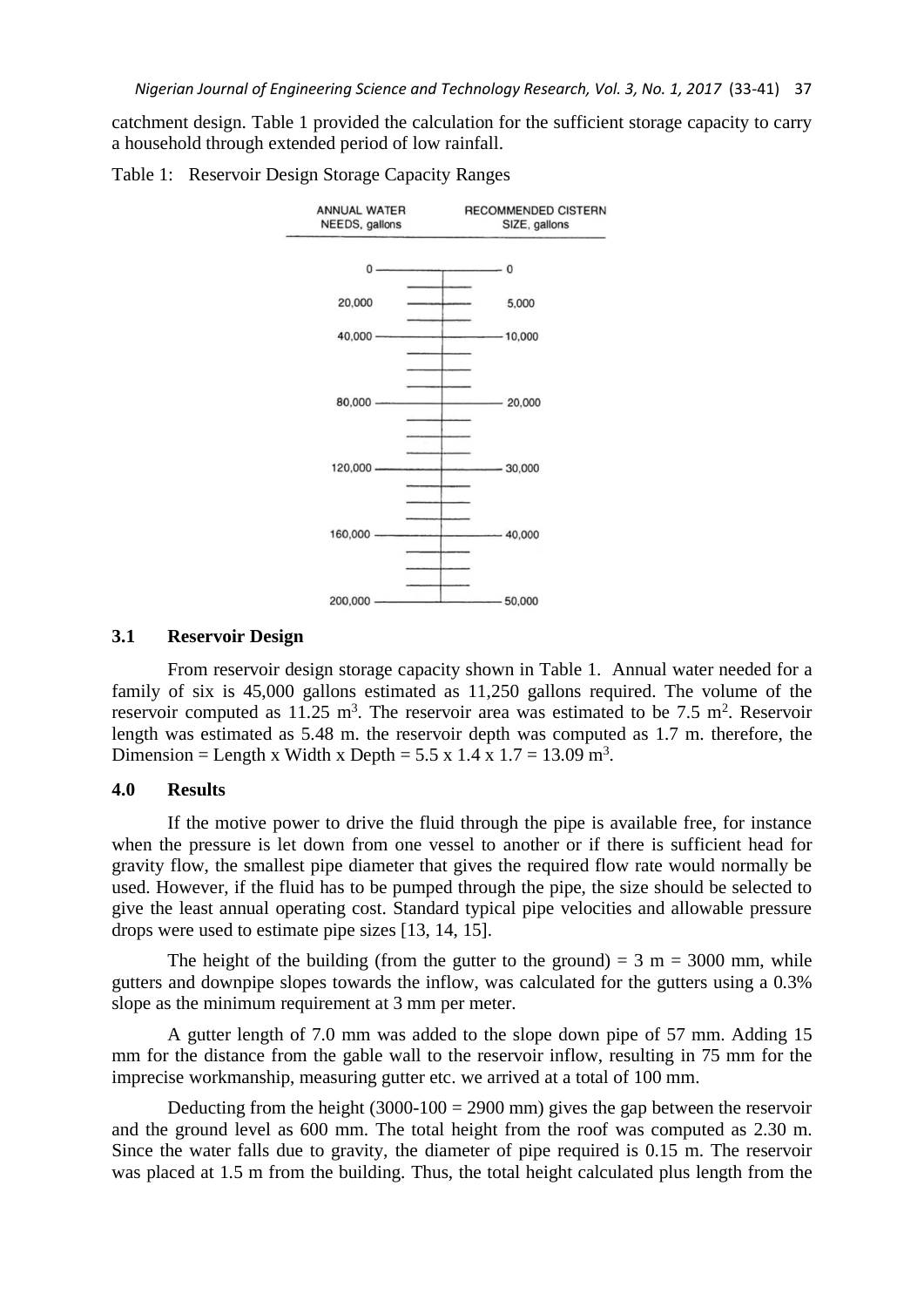T-connector to the elbow-connector is 3,050 mm. Table 2 shows the dimensions of rain water conveyance system.

| S/No           | <b>Dimensions</b>                          | <b>Measurements</b> |  |
|----------------|--------------------------------------------|---------------------|--|
|                | Volume of Reservoir                        | $11.25 \text{ m}^2$ |  |
| $\overline{2}$ | Area of Reservoir                          | $7.5 \text{ m}^2$   |  |
| 3              | Depth Considered                           | 1.7 <sub>m</sub>    |  |
| 4              | Width of Reservoir                         | 1.4 <sub>m</sub>    |  |
| 5              | Length of Reservoir                        | 5.5 m               |  |
| 6              | Gutter Length                              | 3.5 <sub>m</sub>    |  |
| $\tau$         | Diameter of Pipe                           | $0.15$ m            |  |
| 8              | Total Length of Pipe                       | $3.05 \text{ m}$    |  |
| 9              | Reservoir Placement away from the building | 1.5 <sub>m</sub>    |  |

Table 2: Dimensions of rain water conveyance system



Figure 3: Sketch of rain water conveyance and storage system

Table 3 shows the cost of constructing the rainwater conveyance and storage system for the households.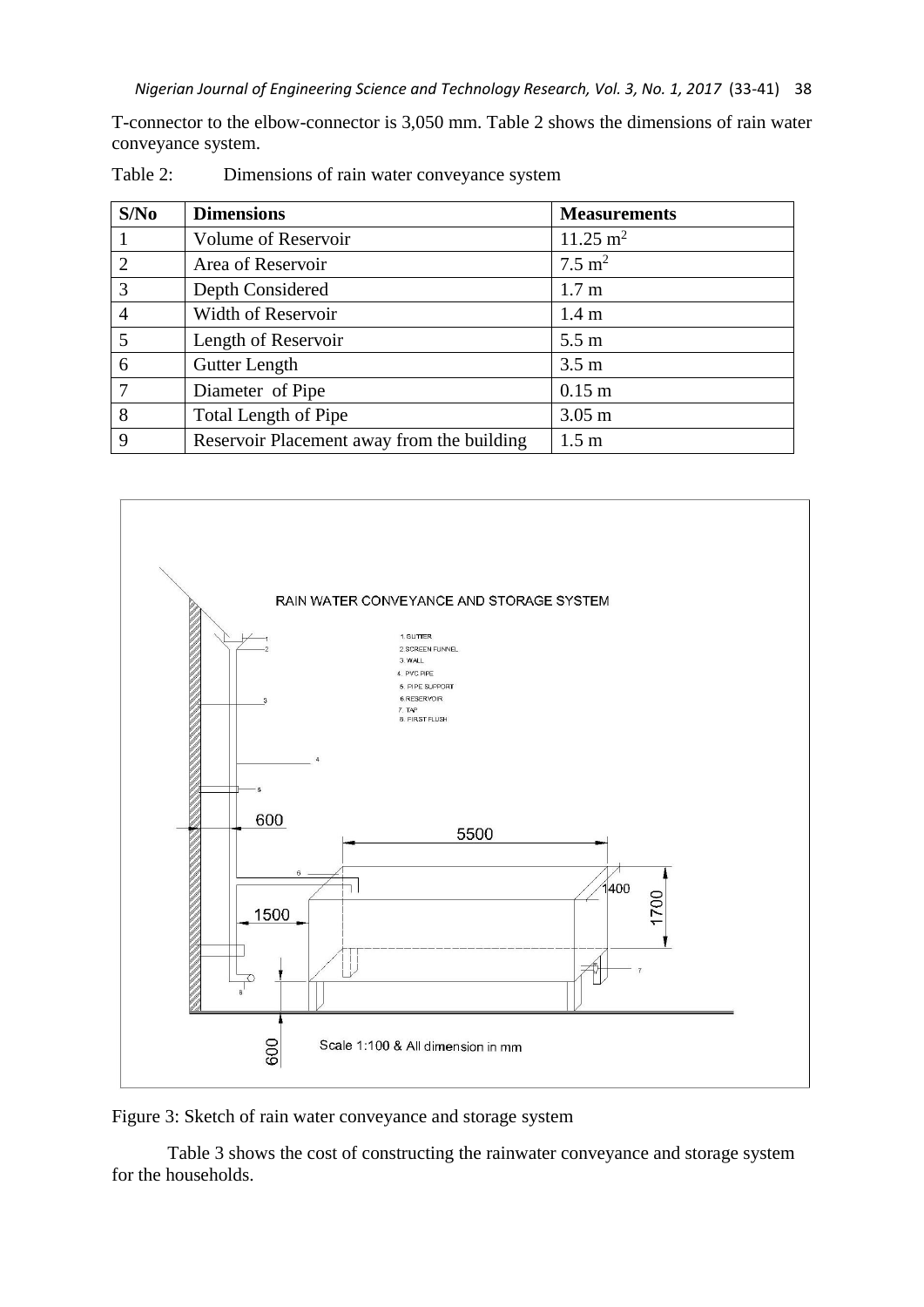| S/No  | <b>Material Description</b>          | Quantity         | <b>Unit cost</b><br>$(\mathbb{N})$ | <b>Total cost</b><br>$(\mathbb{N})$ |
|-------|--------------------------------------|------------------|------------------------------------|-------------------------------------|
|       | Metal sheet 4mm thickness            | 2.5m             | 30,000                             | 75,000                              |
| 2     | Angle iron for support 3mm thickness | 2.4m             | 2,500                              | 6,000                               |
| 3     | PVC pipe 0.15mm diameter             | 3.1 <sub>m</sub> | 12,000                             | 37,200                              |
| 4     | Screen                               | 1 yard           | 1,500                              | 1,500                               |
|       | Funnel (fabricated)                  | 1m               | 1,200                              | 1,200                               |
| 6     | pipe support belt                    | 3 pieces         | 1,000                              | 3,000                               |
| Total |                                      |                  |                                    | 123,900                             |

Table 3: Cost of constructing the rainwater conveyance and storage system

## **5.0 Discussion**

Previous studies by [8], tried the prospects and possibilities of harvesting rainwater in Adamawa. However, this research sought to design a rainwater conveyance and harvesting storage system for rural house hold supply during low trough and no rainfall, with a view to ascertain and the reality of previous studies.

The total annual rain for the period of sixteen years between the high peak of rainfall (May, June, July, August, and September), has been calculated to be 17.1 mm (Department of geography, MAUTECH). However, this has been a reasonable prospect for much quantity of rainwater to be harvested during rainy season [16, 17].

During this design, use was made of simple, available, and low cost storage facilities were suggested adoption by the rural households, for storing the rain water harvested [18]. These rainwater conveyance and storage systems comprise of a gutter, screen funnel, first flush and a PVC pipe that conveys clean water to the painted steel reservoir in order to minimize corrosion. Similar researches were design by [19, 20] on rainwater harvesting in Cambridge London and their results are consistent with the present study. Adoption of this simple design can enable the local dwellers to construct and installed the system for storing rain water during low trough and non-rainy days. The cost of constructing the storage system is approximately one hundred and twenty four thousand naira only; this amount is affordable for the family six.

## **6.0 Conclusion**

Water as we know is a resource vital to human existence. Although, some communities may not have any hope of being served by more centralized water supply schemes in the foreseeable future, improvement in the design, organization and overall implementation of rainwater harvesting schemes holds out great hope for rural dwellers. The result of this study showed that, rainwater harvesting has been in practice for years, but the method of collection and the amount of water collected which was not technologically justifiable. The success rate will be high if the result of this research is implemented by the community. The design of  $11.25 \text{ m}^3$  of reservoir for the family of six for rural dwellers is relatively cheap due to the choice of storage material which is readily available and can be installed and maintained by the local personnel. The cost of constructing the storage system is approximately one hundred and twenty four thousand naira only; this amount is affordable for the family six people. This is more preferable and offers greater hope than construction using expensive materials and blocks, reinforce concrete with low technical know-how personnel.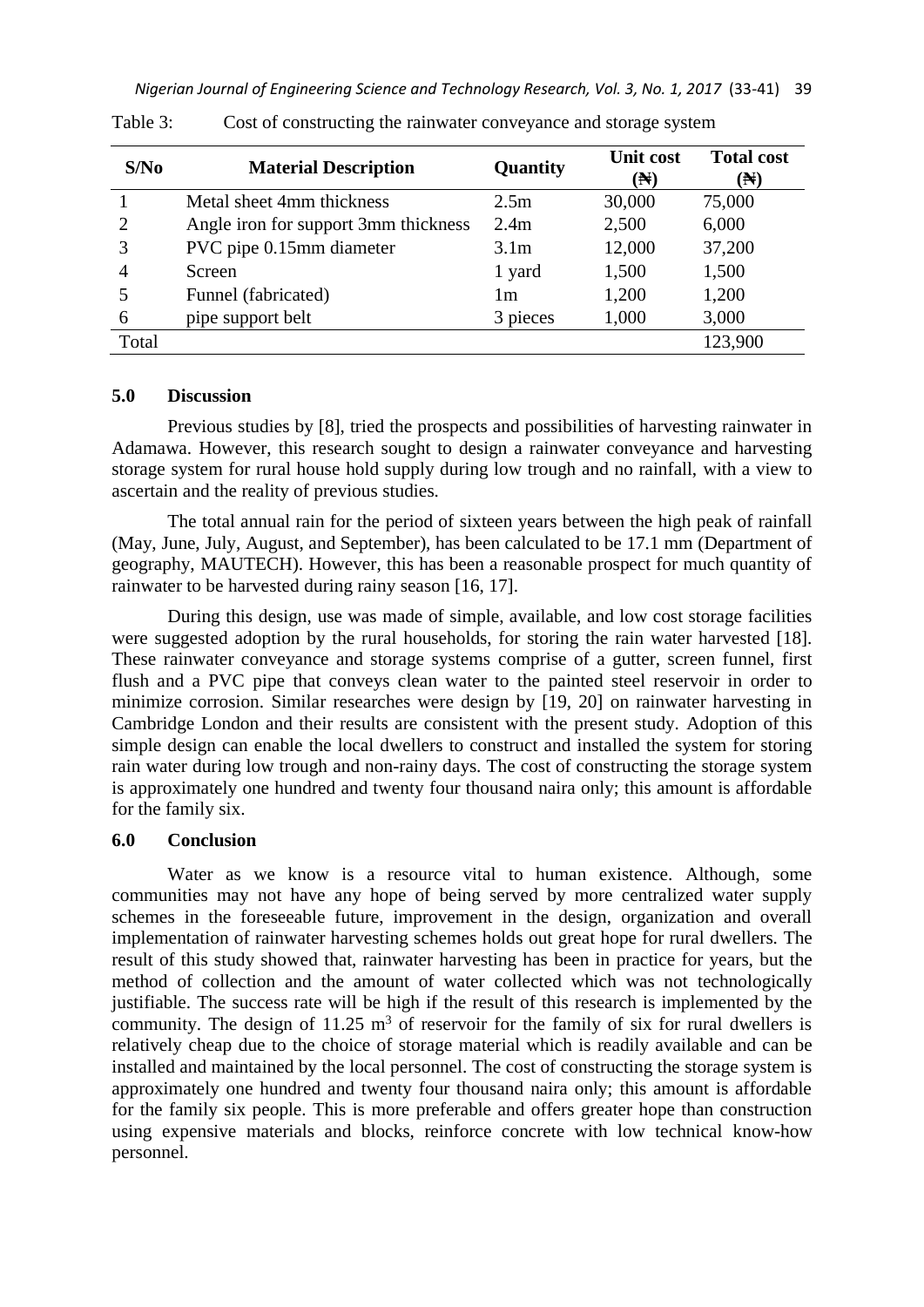## **References**

- 1. United Nations (2015). End Poverty 2015 Millennium Development Goals make it happen. [www.un.or./millenniumgoals], (accessed 20/08/2010).
- 2. Barnes, D. A. (2009). Assessment of Rainwater Harvesting in Northern Ghana [Unpublished Master's thesis]. Massachusetts Institute of Technology.
- 3. Pandey, D.N. Gupta, A.K. and Anderson, D.M. (2003). Rainwater harvesting as an Adaptation to Climate Change. Current Science, vol. 86, no. 1, pp. 46 – 59.
- 4. Ziadat, A.H. (2005). Impacts of storage tanks on drainage water quality in Al-karak Province-Jordan Mu'tah University, Karak-Jordan, journal of applied sciences, 5(4).
- 5. Jawas, M. Al-Ghazali, M.R. and Kharshid, M.S.H. (1988). The effect of domestic storage tanks on the quality of drinking waters. Environmental Monitor and Assessment, vol. 11, pp. 79 – 87.
- 6. Gould, J. and Nissen-Petersen, E. (1999). Rainwater Catchment Systems for Domestic Supply. Design, construction and implementation. Intermediate Technology Publications, London.
- 7. Kahinda, J. and Mwenge (2008).Developing suitability maps for rainwater harvesting in South Africa. Physics and Chemistry of the Earth, vol. 33, pp. 788 – 799.
- 8. Tanko, J.A. and Ankidawa, B.A. (2008). The prospect of rain-harvesting for supplementing municipal water supply in Adamawa State and environs. Global Journal of Engineering and Technology, vol. 1, no. 2, pp. 225 – 227.
- 9. Adebayo, A.A. (1999). Climate: Sunshine, Temperature, Evaporation and Relative Humidity. In Adamawa State in Maps, Edited by Adebayo and Tukur, Paraclete Publisher, Yola, Nigeria, pp. 20 – 26.
- 10. Ankidawa, B.A., Tanko, J.A. and Umar, A.S. (2015). Climatic variability and River Benue discharges in Yola and Garoua, West Africa. Journal of Environment, Ecology, Family and Urban Studies, vol. 5, no. 1, pp.  $1 - 14$ .
- 11. Umar, A.S. and Ankidawa, B.A. (2016). Climate variability and Basin Management: A threat to and from wetlands of Komadugu, Yobe Basin, North Eastern, Nigeria. Asian Journal of Engineering and Technology, vol. 4, no. 2, pp. 25 – 36.
- 12. Midwest Plan Service, Iowa state University (1968). Private water system, pp. 1 15.
- 13. Sinnott, R.K. (1999). Chemical engineering design 3rd edition, vol. 6, pp. 1 217.
- 14. Lundgren, A. and Akerberg, H. (2006). Rainwater Harvesting. in pre-urban areas of Accra; status and prospects (master's thesis) Royal Institute of Technology Stockholm, Sweden, pp. 27 – 35.
- 15. Thomas, T.H. and Martinson, D.B. (2007). Roof water Harvesting: A Handbook for Practitioners. Delft, the Netherlands, IRC International Water and Sanitation Centre. Technical Paper Series; no. 49. 160p.
- 16. Pudyastuti, P.S. (2006). Rooftop rainwater harvesting collection, a small scale water supply for domestic water use. Dinamika Teknik Sipil, vol. 6, no. 1, pp. 46 – 51.
- 17. Thomas, T. (1998). Domestic water supply using rainwater harvesting. Building Research and Information, vol. 26, no. 2, pp.  $94 - 101$ .